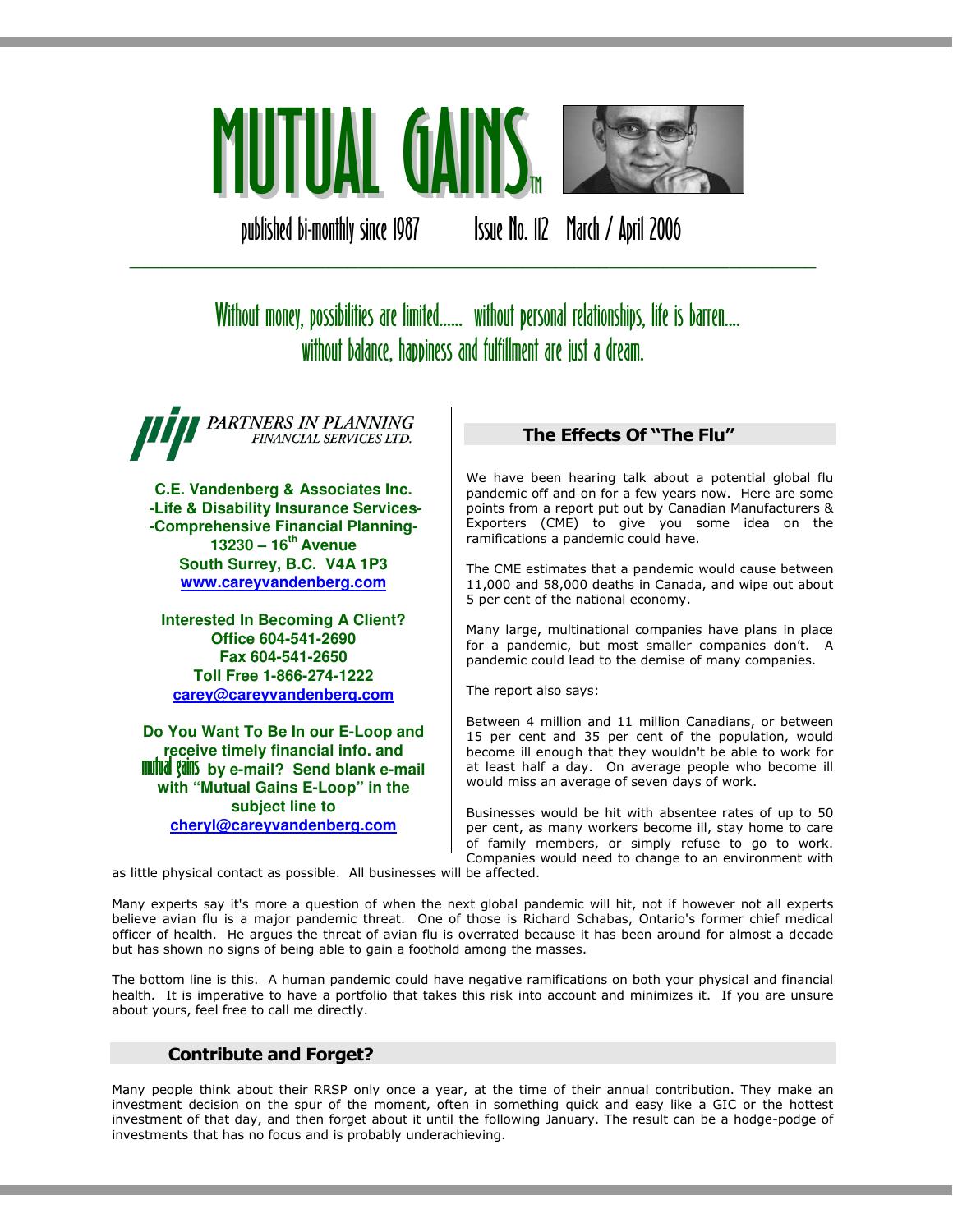If you make an RRSP contribution as mentioned above you probably need to make a change or review your financial structure NOW.

Most people come to us with their whole financial life in a large folder. The seeking of assistance is usually triggered by a major life change, namely a severance package, change in family structure (marriage, divorce, pregnancy), death or inheritance. Obviously no one can predict these events, but a well planned portfolio will certainly raise your chances of coming through these changes with greater security and peace of mind. Every year you wait could mean not being able to do what you had planned or envisioned.

## Using Flamboyance As A Red Flag

"Those with responsibility to invest money for others should act with prudence, discretion, intelligence, and regard for the safety of capital as well as income." Judge Samuel Putnam (1830)

There have been plenty of stories about some flamboyant character with a taste for Ferraris and partying in Vegas, and about how his investors are always so surprised when they discover they've been involved in a Ponzi scheme designed solely to finance his lifestyle. These investors' first warning sign should have been the recent purchase of a Hugh Hefner mansion, movie star car or private helicopter. These are often being purchased on the backs of other people's money. Sadly, we've seen and heard too many stories of people having their money disappear. The flamboyance test would have reduced the risk of loss greatly.

### Your Mask First, Then Your Child's

Think about your last flight. What did the flight attendant tell those travelling with a child? "In the event of an emergency and your oxygen mask drops down, you're told to place the mask on yourself first before helping your child secure their mask". Why? If you save your kid first, you could end up gasping for air, unable to help anyone. The same is true about your finances.

You need to make provisions for your retirement first. Although I'm sure you don't want to see one of your children choking on debt to get a higher education, the fact is they can still borrow to go to school. For the most part, you can't borrow to live in retirement.

So what should you do? Encourage your child to contribute to his or her education fund (RESP) early by taking a part-time job before they get out of high school. Have them thinking for themselves and how their education is going to be paid for. It doesn't have to be solely up to you to pay for their future earning power.

Here is another thought. Stop thinking it's all or nothing. Invest a bit in your RRSP and a bit into the RESP. Every \$1 saved now automatically becomes \$1.20 (20 cents coming from the government for the RESP) and  $$1.21 - $1.43$  (21 - 43 cents from the tax deduction for your RRSP).

#### What You Will Get From The Government During Retirement

You can start collecting Canada Pension Plan benefits (CPP) as long as you are 60 (at least), have contributed to the plan during your working life, and have at least 2 consecutive months of employment income below the maximum CPP monthly retirement income payable for a 65 year old. Once you start, you can earn as much employment income as you want to without affecting how much CPP you are getting. Currently the maximum CCP you can get is \$844.48 / month.

Old Age Security (OAS) is available to every Canadian resident however you must be 65 to start receiving this and you must have had residency for at least 40 years after turning 18. Partial payments are available on a pro-rated basis to those with fewer than 40 years of residency. Currently the maximum OAS is \$484.63 / month.

Find more information on both CPP and OAS at: www.sdc.gc.ca/en/gateways/nav/top\_nav/program/isp.shtml

## Raising Your ACB Will Lower Your Tax

If you don't know what an ACB is, and you have investments outside your RRSP and you prepare your own income tax returns you will likely pay too much tax……. eventually.

ACB or "Adjusted Cost Base" is the figure used to determine the capital gains when you sell an investment. The higher your ACB, the less tax you'll pay on the sale of that investment. So, before you file your 2005 tax return, make sure you've properly calculated your ACB on assets sold in 2005.

Here are some common ACB areas of confusion:

Reinvested distributions on a mutual fund - If you own mutual funds outside your registered plans, chances are good that you've received distributions that were reinvested. The value of these reinvested distributions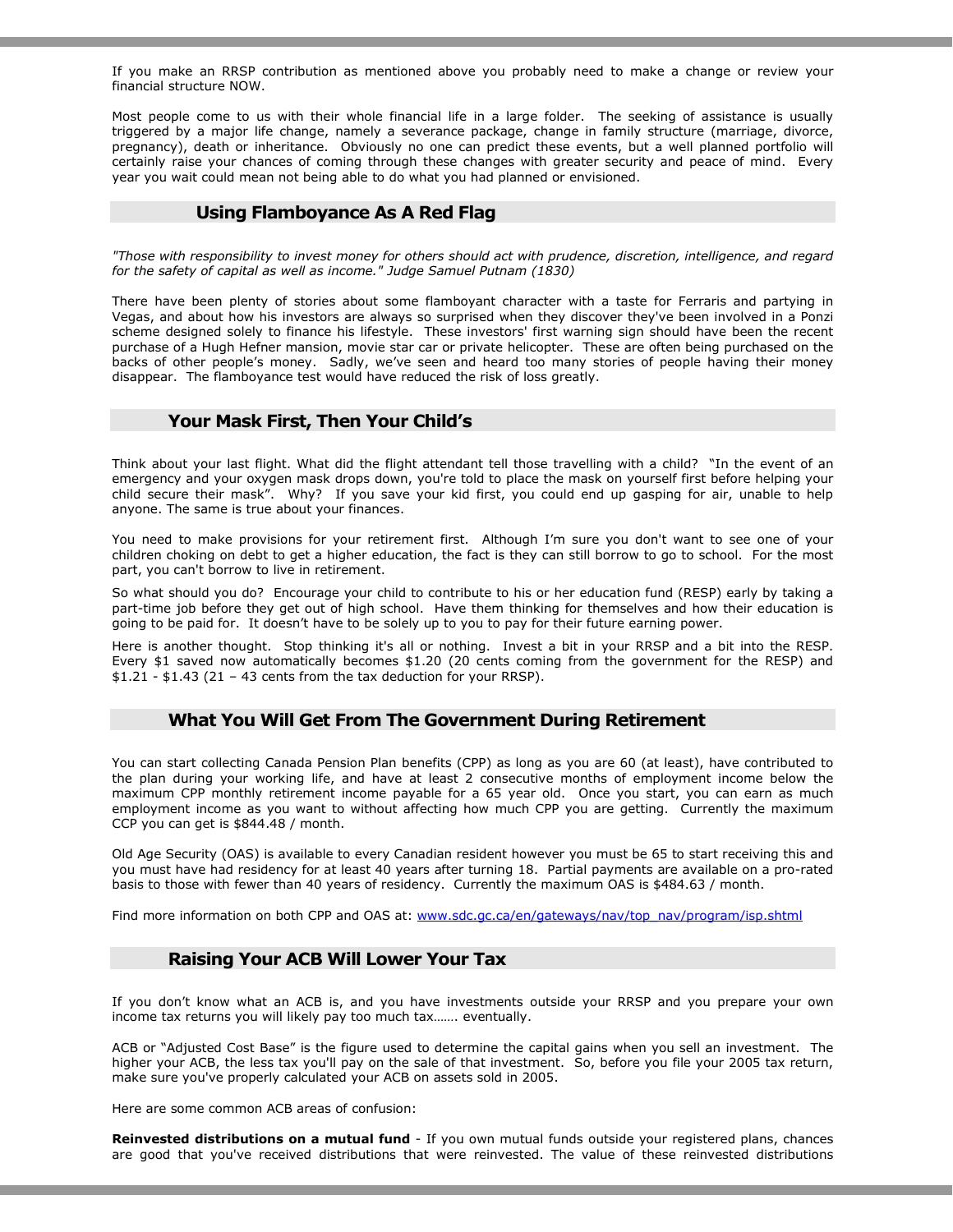should be added to the ACB of your funds. So, if you sold any funds in 2005, be sure to go back and track your reinvested distributions on those funds so that you don't pay more tax than necessary. (Note: Inside your RRSP ACB is called "Book Value". BV is not the amount of money you invested. It goes up every year or two, just like ACB does).

Inherited assets - If you inherit assets from someone other than your spouse, your ACB will generally be equal to the fair market value of those assets on the day the assets were transferred into your name. If you sold any of these assets in 2005, be sure you know your correct ACB to avoid paying more tax than you should. Assets received from a spouse due to inheritance generally transfer at ACB, so the recipient spouse typically inherits the same ACB as the transferor spouse.

**Exempt capital gains balance** - If you made an election back in 1994 to use up all or part of your thenavailable \$100,000 capital gains exemption, you might have elected to shelter capital gains on "flow-through entities" such as mutual funds. If so, you were deemed to have disposed of those assets at fair market value, and the realized gain was recorded in an account called your "exempt capital gains balance" (ECGB), which could have been used to shelter gains on those assets in subsequent years. Any unused ECGB on Dec. 31, 2004, was added to the ACB of any interest you still held in those flow-through entities. If you sold any of these assets in 2005, don't forget to adjust your ACB upwards by the amount of the unused ECGB.

**Income trusts** - If you own income trusts and have received a return of capital on your investment (a common occurrence with resource based income trusts), don't forget that the return of capital reduces your ACB in the investment. If you sold any of these income trusts in 2005, remember to calculate your ACB correctly.

Stock option shares - If you acquire shares under a stock option plan at work, your ACB of the shares will not be the amount you paid for the shares (your exercise price). Rather, your ACB will equal the amount you paid, plus any taxable benefit that should have been reported on a T4 slip to you in the year you exercised the options. In short, your ACB should equal the fair market value of the shares on the day you exercised your options.

#### New Car Smell Is Expensive Perfume

I snipped this from Michelle Singletary, a finance writer from the Washington Post. She talks about the "Car Financing Drug" being taken by many today:

So I asked folks who buy new cars every couple of years to tell me why. Here's what one reader, "Bored" from Fairfax, Virginia., had to say:

"My reason for wanting and getting a new car every three to five years is simple. I just get bored with the car that I have. A car payment is already in my budget, so when the lease is up or I've paid off the car loan, then I just go buy another one. I buy within the price range I can afford. If situations in my life change and I need more money for other things, then I would just keep the car that I have paid off and buy when I can in the future."

Okay. Bored, I get. Paying a car note for the rest of your life, I don't.

But that's just me. When I buy a car I pay it off early (or if I'm able pay cash for it). But here's a financial trick I learned from my grandmother, Big Mama. I continue to make a car payment to myself. So when I pay off my car note I then direct that money into my savings. Since I generally don't get a new (or used) car until eight to 10 years have passed, I'm able to save a great deal of dough.

Look, all of these types of decisions are personal. That's why they call it "personal finance. "Bored" is doing just fine now. But wouldn't it be nice to build up savings for whatever the future may hold? God knows, none of us are guaranteed our jobs or health.

I very much agree with Michelle and would like to give you a personal story to hit home the value of her ideas. I bought a car a few years ago. It wasn't exactly the car I wanted but it was off the radar screen of most buyers and therefore the price was a few thousand dollars less than it's sister car. Also, it had one of the best repair records of any used car on the market. It turned out the person I was buying it from had a loan on the car. I ended up giving the seller's bank an amount for 56% of the loan to clear the lien on the car. I got the car and the seller still had a loan at the bank which I expect he is still paying for. You can't find deals like this when you buy that new car smell.

If you are at the end of a car loan are lease, continue to make a car payment but instead make it to yourself. It is something I recommend clients implement whenever I put a financial plan together.

To start laying your financial planning foundation I invite you to visit www.careyvandenberg.com/lifestyle.php

And complete the questionnaire or just e-mail carey@careyvandenberg.com to start the process.